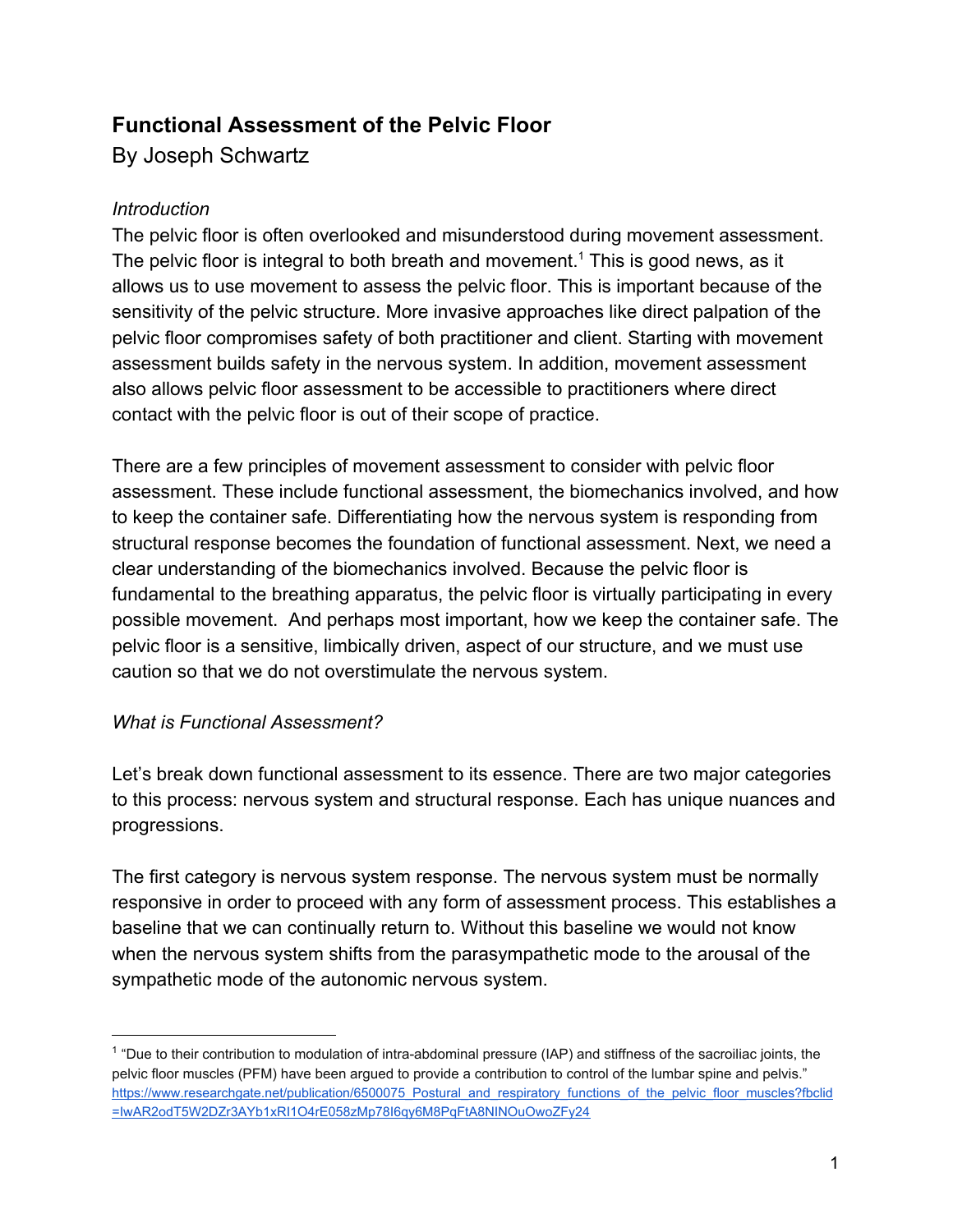With a no/low load of stimulus, the nervous system should have the capacity to respond appropriately, or act normally responsive. This is the parasympathetic mode of response. We can define normally responsive in a few specific ways.

One way to define normally responsive is to assess how the nervous system responds to a specific stimulus. Mechanoreceptors have known responses when the nervous system is in the parasympathetic mode. Those normal responses change with the arousal of the sympathetic nervous system. $<sup>2</sup>$  This is how we sophisticate from a flawed</sup> binary conversation with movement. We are not simply evaluating movement response. We are evaluating movement response in combination with nervous system response. In order to optimize our assessment, these two parts must be combined in a process to evaluate how the nervous system is responding to that movement.

The second aspect is structural response. There is a progression from gentle to provocative, and from simple to sophisticated. We use incremental progression so that we can find the specific threshold where the nervous system has the capacity to appropriately respond to the point at which that movement stimulates the arousal response of the sympathetic nervous system. This is the sweet spot where we can then further vet the causation of sympathetic response.

When we are working with the pelvic floor, caution must be exercised. The pelvic floor is limbically connected to survival, elimination, sex, and reproduction. Our spectrum of experience ranges from pleasant to traumatic. Those experiences then become associations. Those associations have thus embedded the neurological inputs that occured at the instance when the event became an experience. When we stimulate the pelvic floor with breath or movement, we are also stimulating the associations that are related to those past experiences. These experiences and their associated sensations may be conscious or unconscious. While working with the pelvic floor, monitoring the arousal of the sympathetic nervous system is essential.

<sup>&</sup>lt;sup>2</sup> "sympathetic hyperactivity are factors of influence for the development and maintenance of musculo-skeletal disorders...for the first time the modulatory action exerted by the sympathetic nervous system on muscle contractility and motor unit discharge rate has been investigated during voluntary contractions, in individual motor units, and under physiological sympathetic activation in humans."

[https://www.ncbi.nlm.nih.gov/m/pubmed/17036216/?fbclid=IwAR16siBO7lZnxN9TvtiAGYOoGCUYpHNGrSO37\\_KXVDv7vF](https://www.ncbi.nlm.nih.gov/m/pubmed/17036216/?fbclid=IwAR16siBO7lZnxN9TvtiAGYOoGCUYpHNGrSO37_KXVDv7vFypkgcgMygL9ug) [ypkgcgMygL9ug](https://www.ncbi.nlm.nih.gov/m/pubmed/17036216/?fbclid=IwAR16siBO7lZnxN9TvtiAGYOoGCUYpHNGrSO37_KXVDv7vFypkgcgMygL9ug)

https://www.ncbi.nlm.nih.gov/pubmed/18818247?fbclid=IwAR16siBO7lZnxN9TvtiAGYOoGCUYpHNGrSO37\_KXVDv7vFvpk [gcgMygL9ug](https://www.ncbi.nlm.nih.gov/pubmed/18818247?fbclid=IwAR16siBO7lZnxN9TvtiAGYOoGCUYpHNGrSO37_KXVDv7vFypkgcgMygL9ug)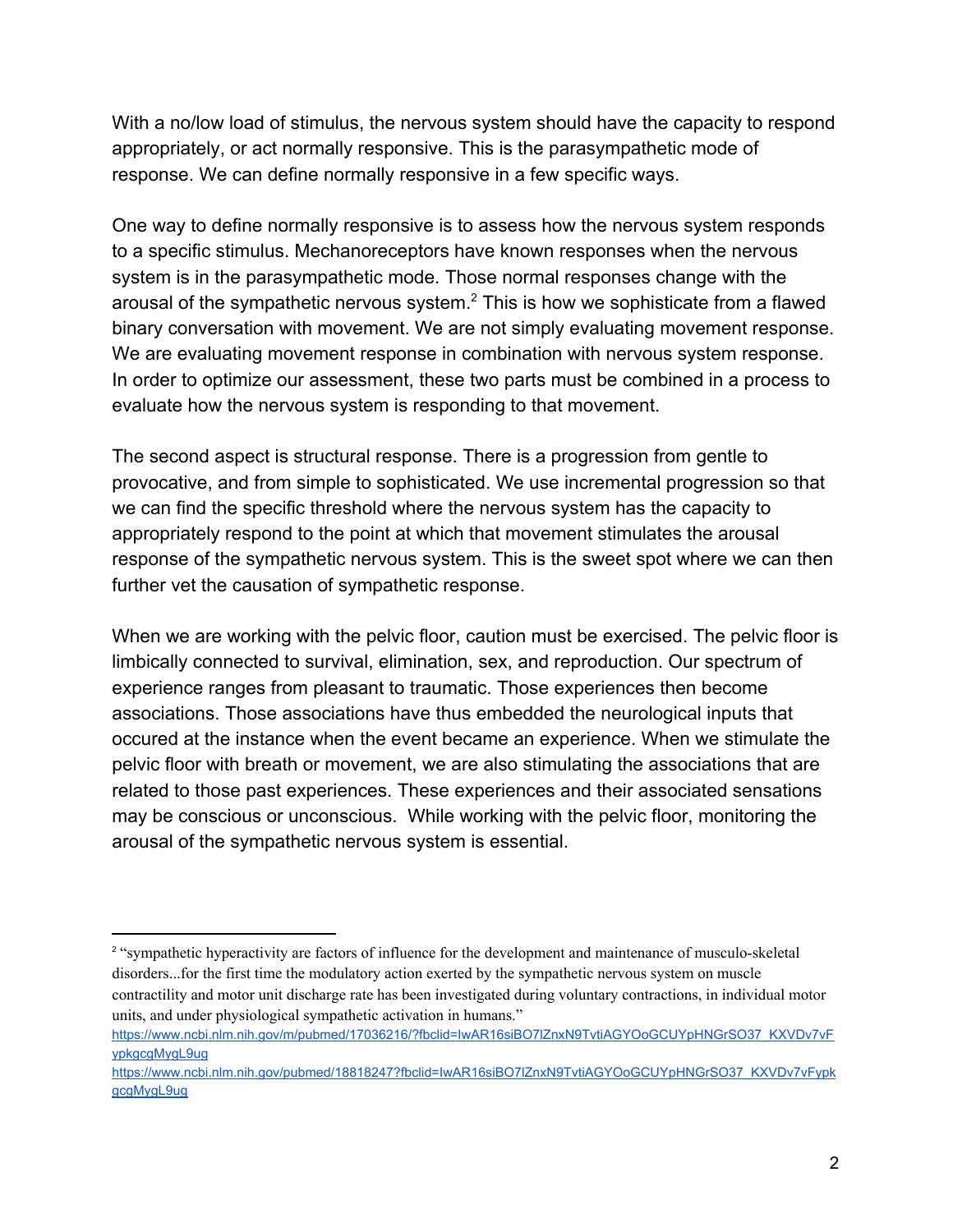Just as our client's nervous system is vigilant with perceived threat, as practitioners we must be vigilant to toning down any perceived threat during assessment. The movement progression that I take you through below is a potent assessment set that has the potential to over stimulate limbic associations. In order to keep the container safe, we must ask the nervous system if it is safe along the way.

## *The Breathing Apparatus*

This is a general overview of the breathing apparatus so that we can specifically focus on how the pelvic floor is interacting with breath and breathing. The Intrinsic Kinetic Chain, virtually affects every system in the body: the symphony of biomechanics, four circulatory systems, and the nervous system. The Intrinsic Kinetic Chain is truly remarkable.

The four circulatory systems are comprised of two unique attributes: two passive and two active systems. The circulation of cerebrospinal fluid and the lymphatic system are passive systems; movement acts as the pump for these systems. On the other hand, the cardiovascular and pulmonary systems have active pumps - the diaphragms. The pelvic floor is the diaphragm at the bottom of our core cylinder. As such, the pelvic diaphragm is highly responsive to breath and breathing.<sup>3</sup>

The pulmonary system is also referred to as an oxygen-carbon dioxide exchange. The lungs are essentially a sponge, they have no contractility capacity on their own. Instead, the lungs rely on pressure differential between the intra-thoracic cavity and atmospheric.

As intra-thoracic pressure drops, atmospheric pressure fills that void. Likewise, as intra-thoracic increases, the gases in the lungs are expelled into the atmosphere. This also could also be described as soaking and squeezing.

Likewise, intra-thoracic pressure is also in relationship with intra-abdominal pressure. In a normal breathing response, this relationship is functionally opposite. During the inhalation phase, intra-abdominal pressure is going up and intra- thoracic pressure is going down. The opposite is happening during the exhalation phase, intra-abdominal pressure is going down and intra-thoracic pressure is going up.

<sup>&</sup>lt;sup>3</sup> "The results of this study suggest that PFM strengthening exercises should be included in respiratory rehabilitation programs because the PFM can affect diaphragmatic motion and pulmonary function."

[https://www.ncbi.nlm.nih.gov/pmc/articles/PMC4540829/?fbclid=IwAR0K7TQxljQIxx\\_ShwsQ3fjPc3B80rMTZ0GshvzFjEwyukR-hvnIw](https://www.ncbi.nlm.nih.gov/pmc/articles/PMC4540829/?fbclid=IwAR0K7TQxljQIxx_ShwsQ3fjPc3B80rMTZ0GshvzFjEwyukR-hvnIwUi1mOs) [Ui1mOs](https://www.ncbi.nlm.nih.gov/pmc/articles/PMC4540829/?fbclid=IwAR0K7TQxljQIxx_ShwsQ3fjPc3B80rMTZ0GshvzFjEwyukR-hvnIwUi1mOs)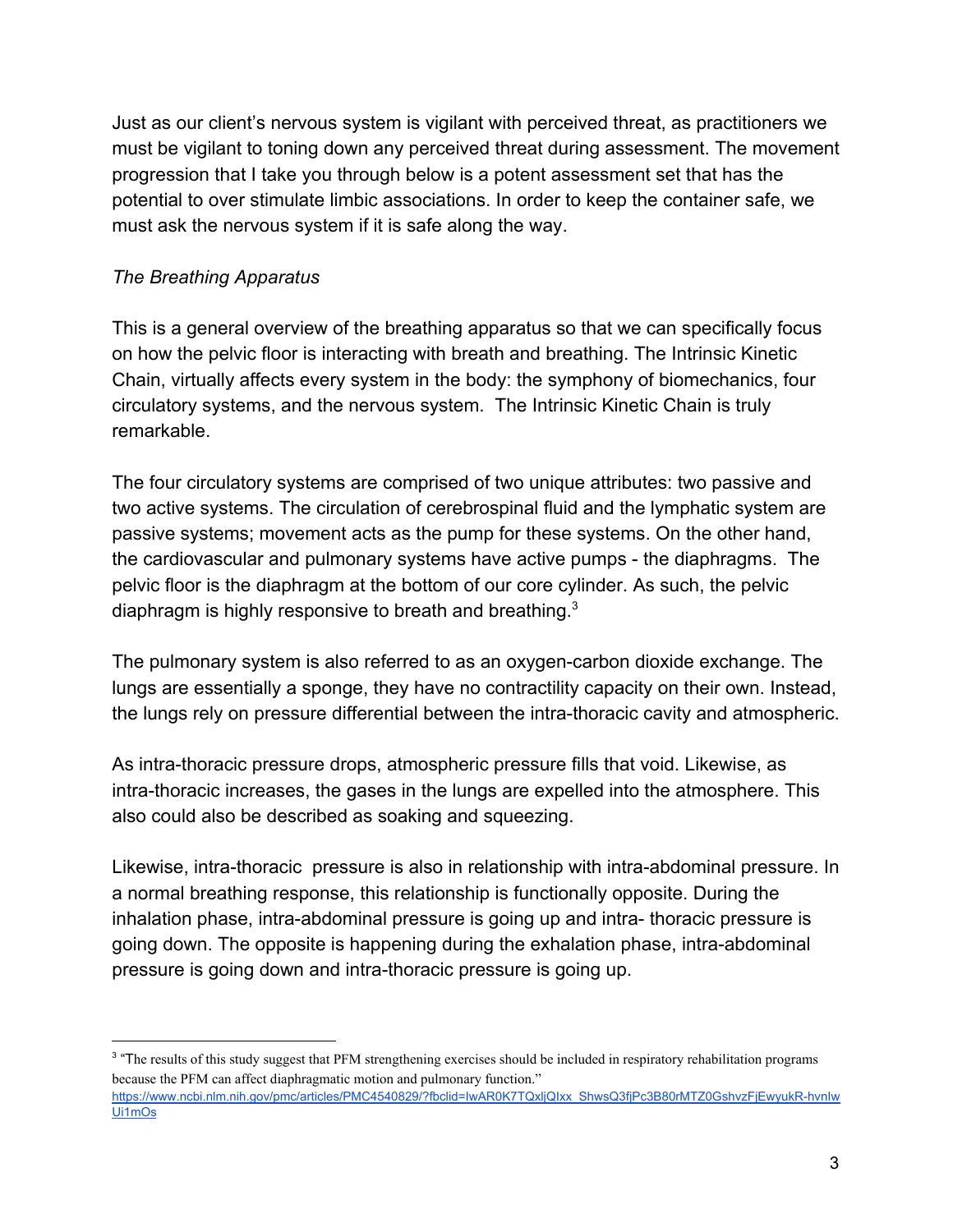



During these breath phases, the thoracic diaphragm is an upward facing dome, and the pelvic diaphragm is a downward facing dome. During a normal breath, these diaphragms move in sync. Both moving upward or both moving downward.

Because these domes face in opposite direction, their muscular action is also opposite. During the inhalation phase the thoracic dome is moving downward in concentric action while the pelvic dome is moving downward in eccentric action. The opposite is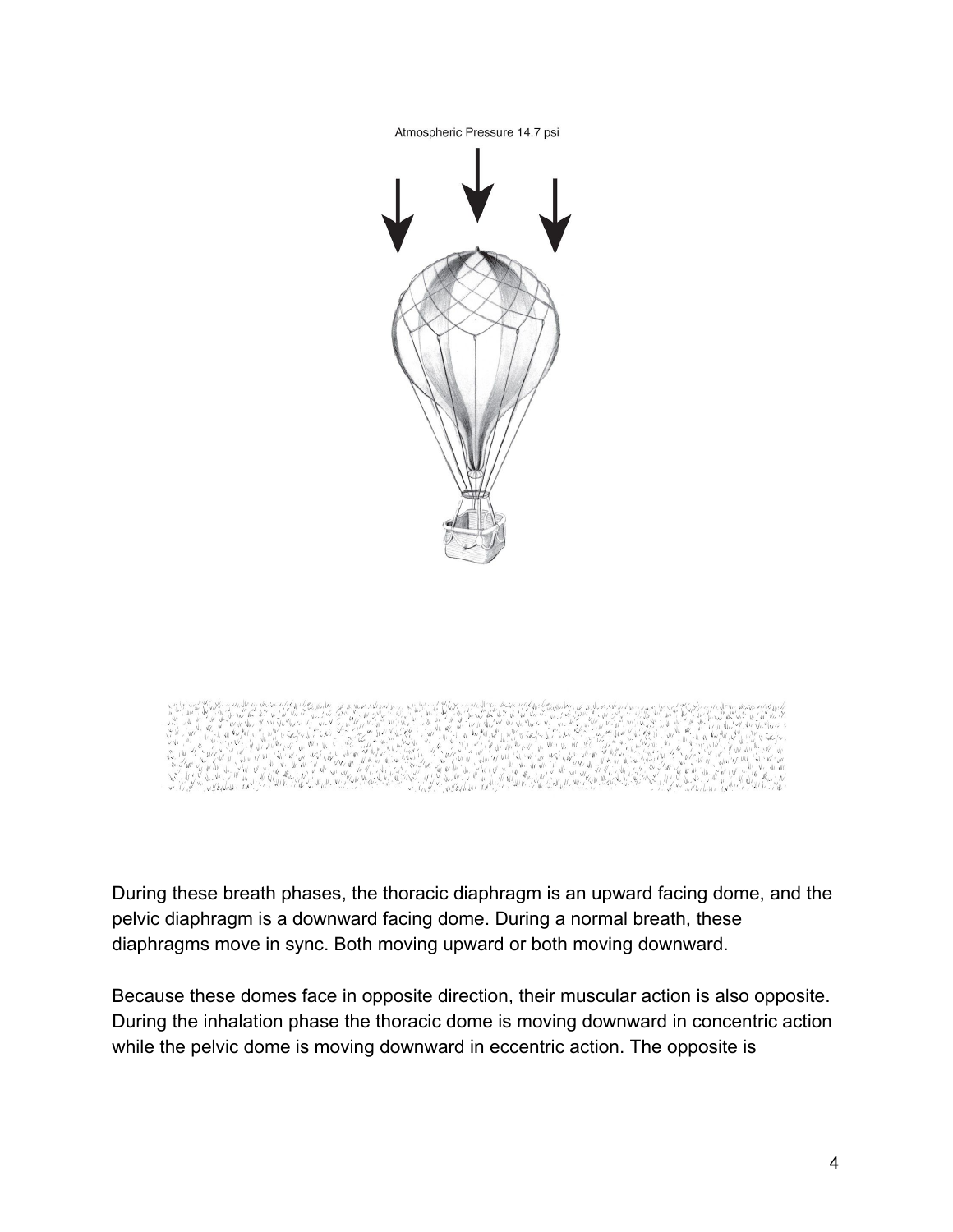happening on the exhalation phase. During the exhalation, the thoracic dome is moving upward in eccentric action and the pelvic dome is moving upward in concentric action.<sup>4</sup>

Recognizing the phases of breathing and its relationship to pelvic dome action is important for the assessment process. If we evaluate in the opposite action to phase, we create a paradox for the nervous system. While evaluating the paradox is necessary, we must still honor incrementally challenging the nervous system. We start with normal soma response before paradoxical.

The paradox of normal breathing response refers to the circumstances when the biomechanics are moving out of sync. There are reflexive survival strategies when this occurs. The startle reflex is one of these strategies. The startle reflex is a fear response where our nervous system interprets impending harm. For example, you're walking across the street, and a car approaches and honks its horn. Your body has a response. This response is a reflexive movement resulting from the arousal of the sympathetic nervous system: flight, fight, or freeze.

Paradoxical breathing up-regulates our sympathetic nervous system. Depending on frequency, and stress tolerance, our nervous system can and will adapt to paradoxical breathing as 'normal.' This keeps our nervous system sympathetically driven and in a state of chronic stress. Sadly, chronic stress is an epidemic in our stress-reward culture.

Assessment of breath integration and restoring appropriate breathing response is paramount to the regulation of the parasympathetic and sympathetic nervous system. This is why we draw the analogy " The one ring to bind them all" in reference to the Intrinsic Kinetic Chain.<sup>5</sup>

<https://dna-assessment.com/the-5-primary-kinetic-chains/>

<sup>4</sup> "These data confirm that activity of the pelvic floor muscles is influenced by respiration; activity increased during both inspiratory and expiratory efforts. Furthermore, the data convincingly show that pelvic floor muscle activity is more closely coupled with changes in activity of the lateral abdominal muscles (TrA, OI and OE) than changes in intra-abdominal pressure. Although intra-abdominal pressure differed between inspiratory and expiratory efforts, pelvic floor and lateral abdominal muscle EMG did not….These findings provide further evidence of tight neural coupling between the activity of the pelvic floor and abdominal muscles during function. This suggests that coordination of abdominal and pelvic floor muscle is likely to be important and rehabilitation of pelvic floor dysfunction."

[https://www.ics.org/Abstracts/Publish/46/000390.pdf?fbclid=IwAR1nid0997lSQ3RyQAfVMpQ8eHvjqnoRoJkIieSTOHX3V9g](https://www.ics.org/Abstracts/Publish/46/000390.pdf?fbclid=IwAR1nid0997lSQ3RyQAfVMpQ8eHvjqnoRoJkIieSTOHX3V9gQDGuu0PUwbxQ) [QDGuu0PUwbxQ](https://www.ics.org/Abstracts/Publish/46/000390.pdf?fbclid=IwAR1nid0997lSQ3RyQAfVMpQ8eHvjqnoRoJkIieSTOHX3V9gQDGuu0PUwbxQ)

<sup>&</sup>lt;sup>5</sup> Schwartz, Joseph (2016) The 5 Primary Kinetic Chain: Desktop Edition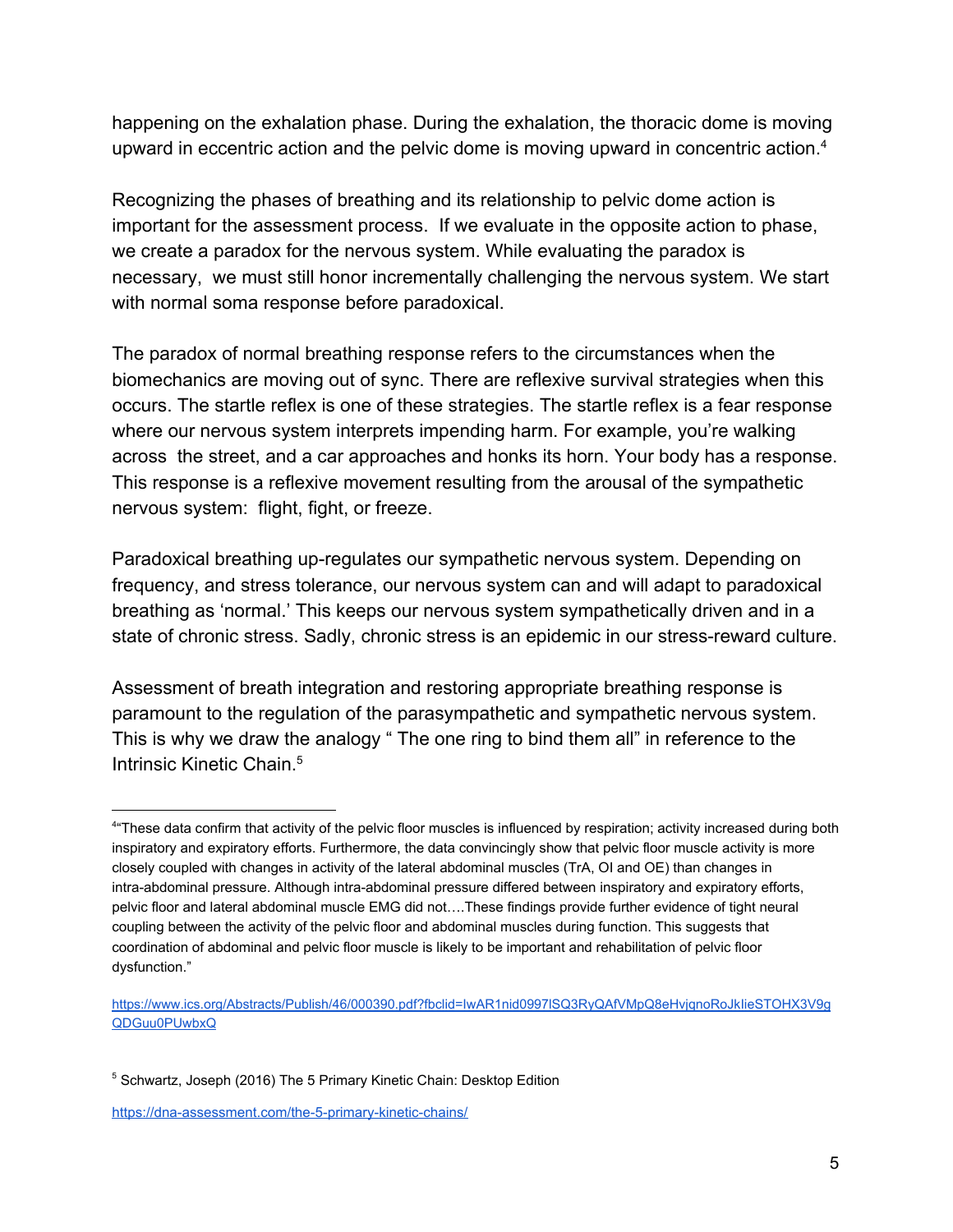

The illustration of the Intrinsic Kinetic Chain provides a visual reference how the pelvic floor is integrating with breath and breathing. [Click to read more about The 5 Primary Kinetic Chains](https://dna-assessment.com/the-5-primary-kinetic-chains/).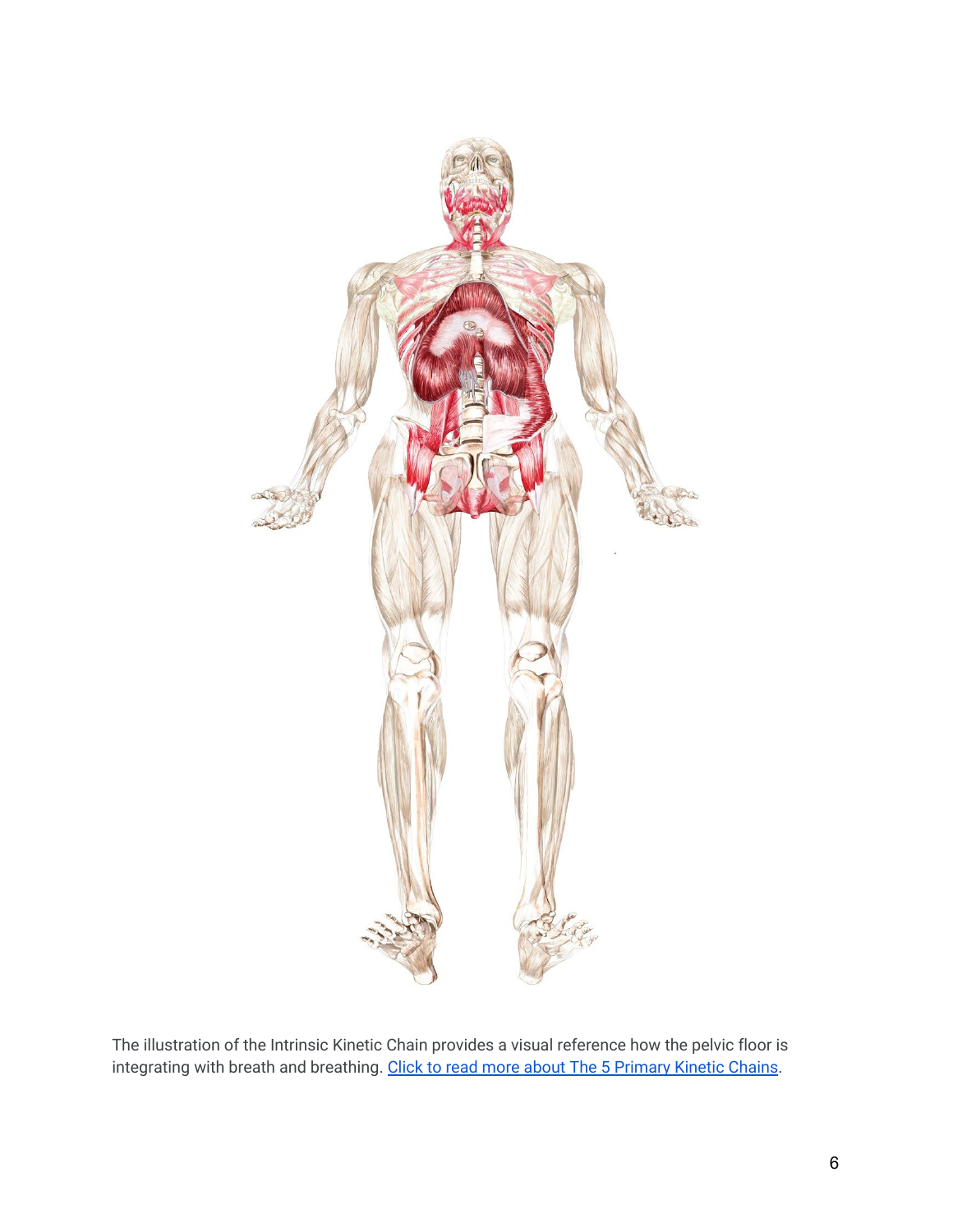

*The Autonomic Nervous System*

The autonomic nervous system is the regulator of bodily functions. The monitoring of the function of our organs, glands, and circulatory systems is largely unconscious. We do not have to think about these functions. Breath and breathing, the quality of our breath, is one conscious action we can do that can directly affect the autonomic nervous system.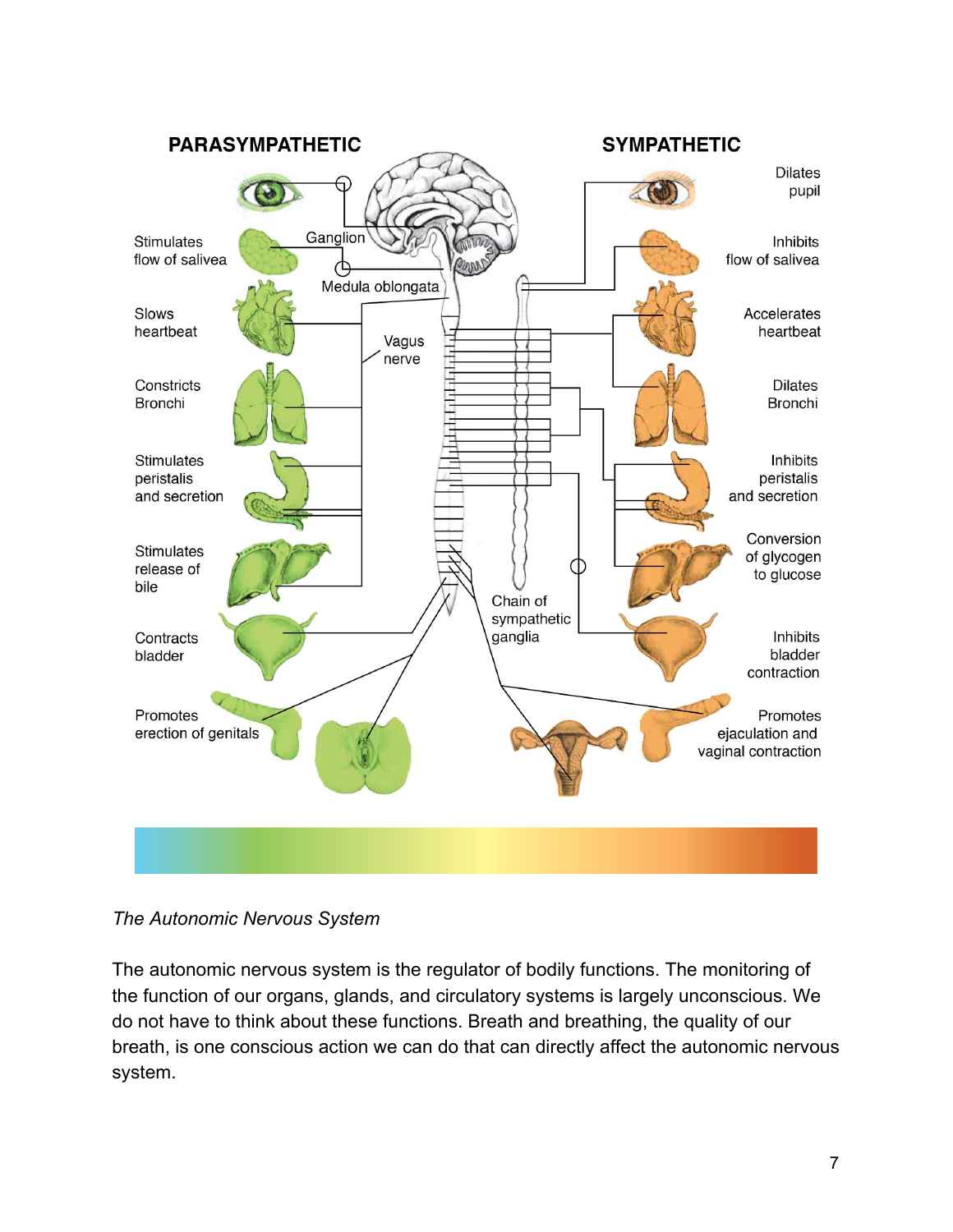The peripheral autonomic nervous system has two divisions: the parasympathetic and sympathetic. The parasympathetic division is regarded as rest, digest, and rejuvenate. When our nervous system is in the parasympathetic mode, we feel safe. When we feel safe, our bodily processes can recover and restore. Our innate healing process happens when we feel safe. Conversely, the sympathetic division is regarded as fight, flight, or freeze. When our sympathetic nervous system is aroused, we go into reflexive survival mode. Its main priority is to keep us safe from perceived threat. This is an absolutely necessary function, as we have survived as a species because of our capacity for the sympathetic nervous system to keep us safe.<sup>6</sup>

Heart rate variability is one tangible benchmark for evaluating parasympathetic/sympathetic regulation. Anatomically, the pericardium shares connective tissue with the thoracic diaphragm. Movement of the diaphragm affects heart rate. Heart rate in turn affects parasympathetic sympathetic regulation. Stress tolerance is measured by the ability for the heart rate to increase to the threshold of cardio respiratory distress and then the recovery time it takes to return to a resting rate; this correlates to the capacity to sympathetically arouse the autonomic nervous system and the time it takes to down-regulate back to the parasympathetic mode. While this is a provocative assessment of autonomic regulation, the more subtle parasympathetic/sympathetic response occurs with each breath we take. When we focus on our exhalation, we are encouraging parasympathetic response.

The phrases of breath also affect our autonomic nervous system. During the inhalation phase, the thoracic dome is moving downward. This concentric action acts on the pericardium tissues causing the heart rate to increase. The nervous system response to this is stress, resulting in the arousal of the sympathetic nervous system. The converse is true for the exhalation phase of the breath. When we exhale, the thoracic dome is moving upward in eccentric action. The eccentric action acts on the pericardium tissue restoring perceived safety, the heart rate decreases, and the sympathetic nervous system down regulates back to the parasympathetic.

Our breath becomes an access point where we can directly affect our autonomic nervous system. For centuries, martial and yogic practices have been manipulating breath to build stress tolerance to both internal and external environment. For example, expert level marksmanship is skill that includes breath manipulation. At the bottom of

<sup>&</sup>lt;sup>6</sup> "We feel that the accumulated evidence provides new insight that should be used as the impetus to rename motor neurons along the entire neuraxis according to more consistent principles."

<https://www.ncbi.nlm.nih.gov/pmc/articles/PMC5641259/>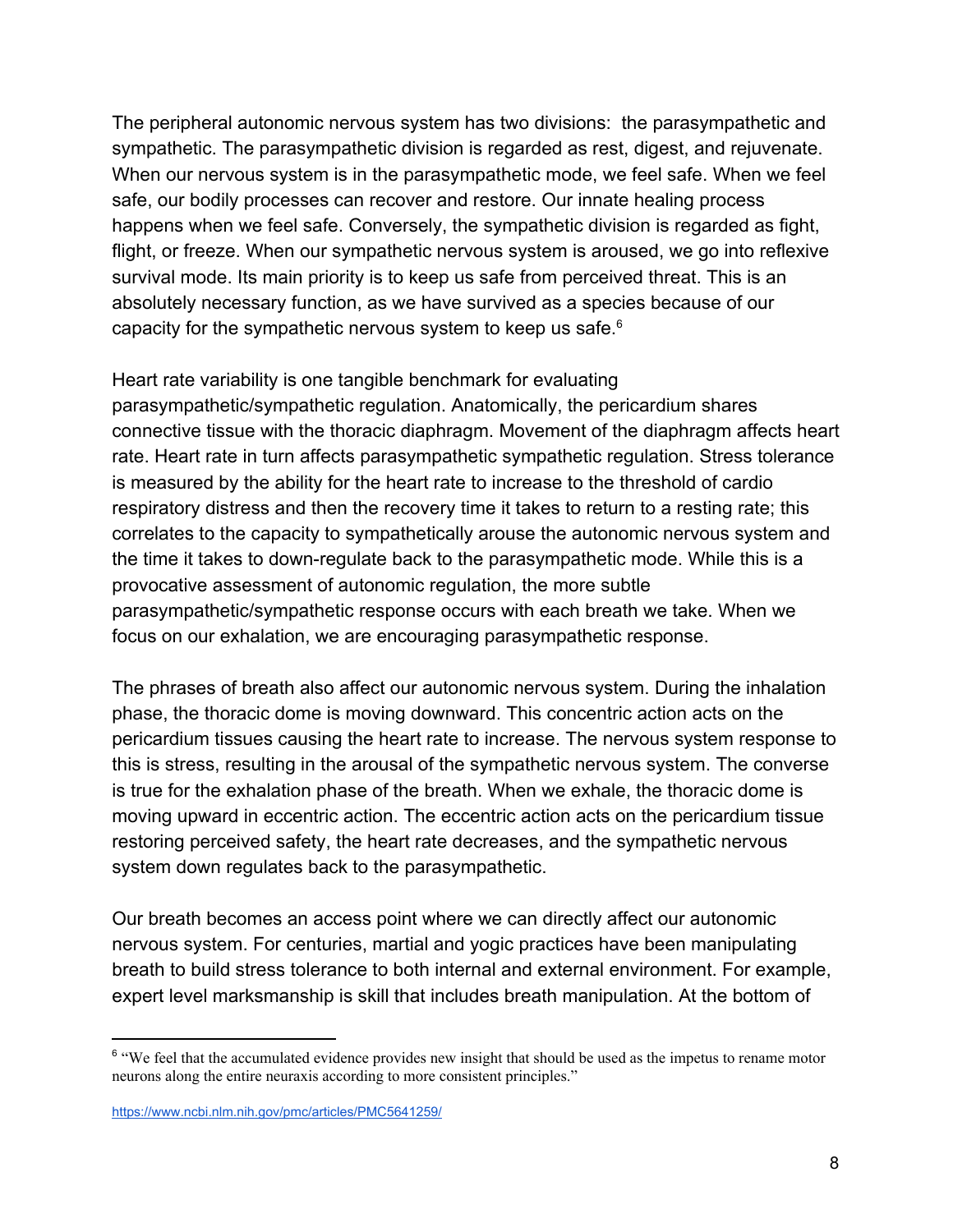the exhalation, the control pause, the marksman has optimal access to their skill sets.<sup>7</sup> In between each heartbeat, is the optimal stillness from movement. It is in this sweet spot the marksman will find maximal accuracy. We all have the potential to find the stillness of that in-between space. However, it requires a process of incrementally challenging the nervous system to develop that capacity.

## *Incremental Progression*

The following progression has been refined over decades of my personal practice. Consider this a roadmap for gently and incrementally challenging the capacity of the nervous system to respond appropriately to movement.

Important: This is not a starting point. Working with the pelvic floor is only appropriate after engaging the preliminaries of creating safety in the container. This starts with qualifying that the nervous system is normally responsive, followed by some global assessments, and then dissecting each of the local building blocks of movement. The first two intrinsic subsystem muscle groups, the sacrospinalis/multifidus and transverse abdominis should be thoroughly vetted and mapped before pelvic floor assessments. This progression is then added to the mapping process, while being mindful not to over stimulate the nervous system. Overstimulating the sympathetic nervous system will not only lock you out from having a productive conversation with the nervous system, it can also escalate the symptoms of the individual. These symptoms are the coping strategy that their nervous system has engaged to keep them safe.

Pelvic floor movement cannot be assessed using feed-back strategies. The pelvic floor can only be assessed with movement in feed-forward strategies. This actually has many advantages. The motor planning stage of movement allows the nervous system to capitalize on its preferred strategy. This gives the practitioner optimal opportunity to assess the nervous system. Completing the Feed-Back loop is one of The 5 Essential Skills of [Dynamic Neuromuscular Assessment™](https://dna-assessment.com/dna-demystified/)

<sup>7</sup> Sonnon (2006) FlowFit: Breath Mastery

Sonnon, Scott. (2008). Prasara Yoga: Flow Beyond Thought. Rmax.tv Publications.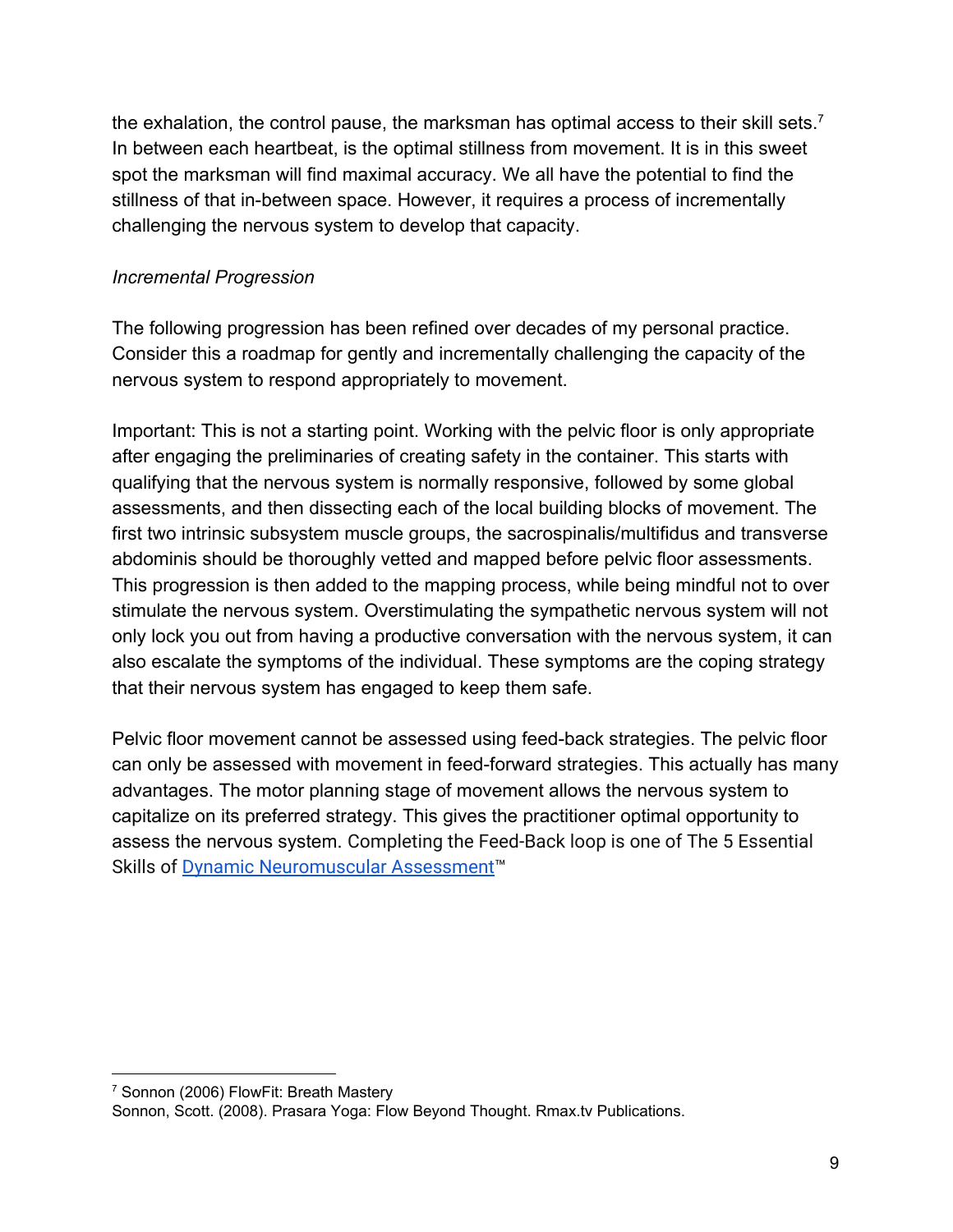#### **Incremental Progression: Movement Assessment**

#### *Combination*

The combination of external and internal pelvic floor (PF) assessment utilizes movement of the appendicular skeleton to act on the pelvic floor.

bi-lateral internal femur rotation  $\sim$  anterior PF concentric/posterior PF eccentric bi-lateral external femur rotation ~ posterior PF concentric/anterior PF eccentric supine clamshell - use one block for the fixed leg so the feet have height differential, feet are ischium distance apart  $\sim$  fixed leg PF side is isometric/ clamshell side PF is eccentric

## *Concentric*

The concentric action of the pelvic floor is commonly known as the Kegal. We can get very specific with the concentric function of different zones.

pee-gal  $\sim$  cutting of the stream of urine poo-gal  $\sim$  contraction of the anus  $va$ -gal  $\sim$  drawing the vagina up and in

## *Paradoxical*

cough/sneeze  $\sim$  diaphragms moving away from each other Intra-abdominal pressurization  $\sim$  diaphragms moving toward each other startle response - flexion and bi-lateral appendicular internal rotation with inhalation and intra-abdominal pressurization.

Note: The startle response is a high level stimulus that would only be used if all previous movements are normally responsive.

#### *Eccentric*

supine dead bug position - hands to knees stacking the joints from shoulders to ankles. Gentle counter activation, long full deep breaths.

Note: Eccentric PF activation is a high level stimulus that would only be used if all previous movements are normally responsive.